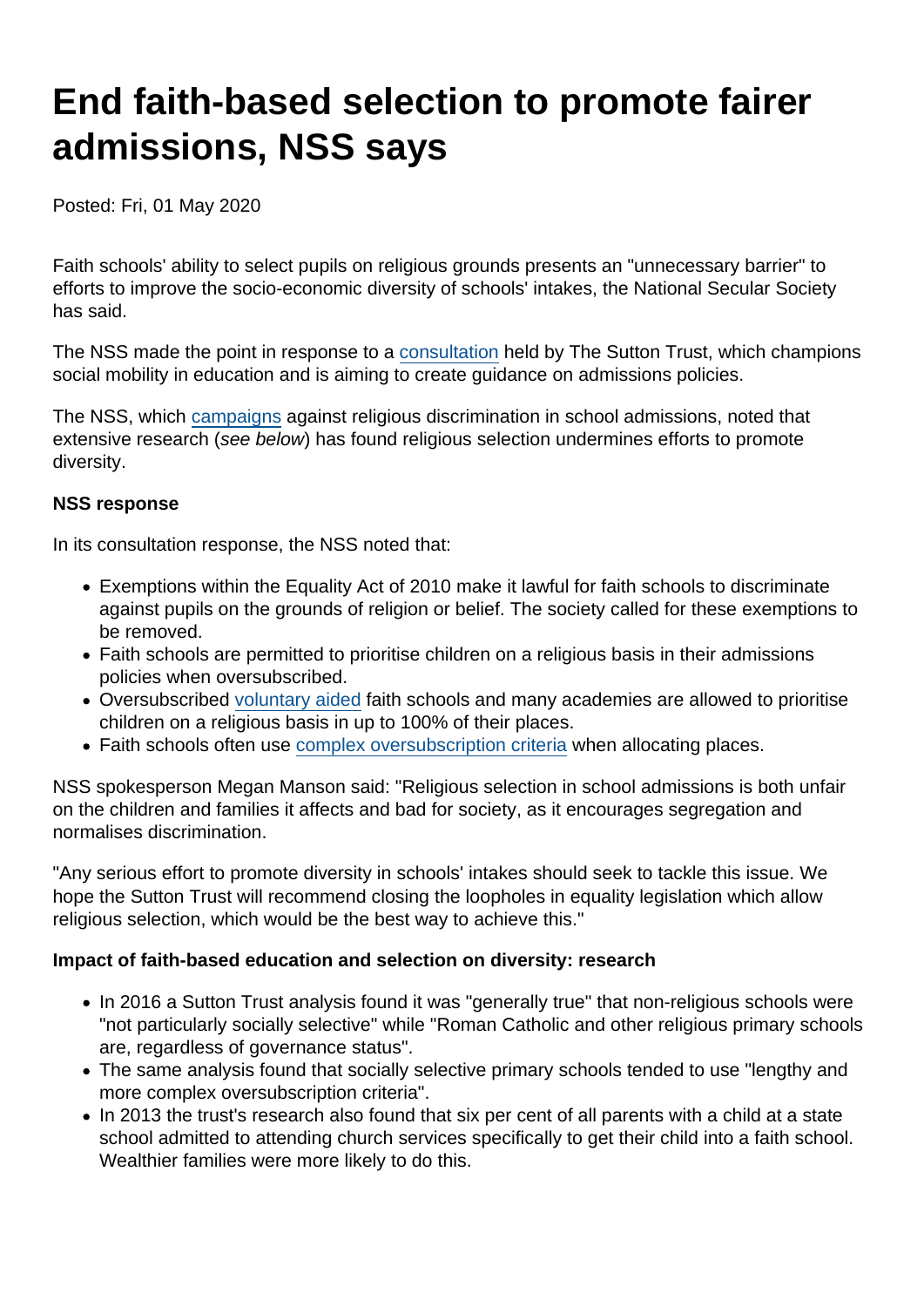• In 2016 government data [found](https://consult.education.gov.uk/school-frameworks/schools-that-work-for-everyone/supporting_documents/SCHOOLS THAT WORK FOR EVERYONE  FINAL.PDF) that the intake in free schools designated for minority faiths in England had been predominantly from pupils from similar ethnic backgrounds.

Read more: [Discrimination, inconvenience, unfairness: the harm caused by faith school admissions](https://www.nomorefaithschools.org/news/2020/04/discrimination-inconvenience-unfairness-the-harm-caused-by-faith-school-admissions) – blog by Megan Manson for No More Faith Schools.

### Share your story

Secularism isn't just about moral or theoretical arguments, it's about people's real lives. Telling your story can help our campaigns and others in similar situations.

- [Share your story](https://www.secularism.org.uk/stories.html)
- [Need advice?](https://www.secularism.org.uk/advice.html)
- [Share on What's App](whatsapp://send?text=http://www.secularism.org.uk/news/2020/05/end-faith-based-selection-to-promote-fairer-admissions-nss-says?format=pdf)
- [Share on Facebook](https://www.facebook.com/sharer/sharer.php?u=http://www.secularism.org.uk/news/2020/05/end-faith-based-selection-to-promote-fairer-admissions-nss-says?format=pdf&t=End+faith-based+selection+to+promote+fairer+admissions,+NSS+says)
- [Share on Twitter](https://twitter.com/intent/tweet?url=http://www.secularism.org.uk/news/2020/05/end-faith-based-selection-to-promote-fairer-admissions-nss-says?format=pdf&text=End+faith-based+selection+to+promote+fairer+admissions,+NSS+says&via=NatSecSoc)
- [Share on Email](https://www.secularism.org.uk/share.html?url=http://www.secularism.org.uk/news/2020/05/end-faith-based-selection-to-promote-fairer-admissions-nss-says?format=pdf&title=End+faith-based+selection+to+promote+fairer+admissions,+NSS+says)
- [Subscribe to RSS Feed](/mnt/web-data/www/cp-nss/feeds/rss/news)

Tags: [Admissions,](https://www.secularism.org.uk/news/tags/Admissions) [Education,](https://www.secularism.org.uk/news/tags/Education) [Faith Schools](https://www.secularism.org.uk/news/tags/Faith+Schools)

## Related Campaigns

### [Education & schools](https://www.secularism.org.uk/education/)

Join our campaign for an inclusive and secular education system.

[Read More](https://www.secularism.org.uk/education/)

### [Faith schools](https://www.secularism.org.uk/faith-schools/)

We want an inclusive education system, free from religious discrimination, privilege or control.

[Read More](https://www.secularism.org.uk/faith-schools/)

 $\epsilon$ 

### [Discriminatory school admissions](https://www.secularism.org.uk/admissions-fifty-percent-cap/)

No child should face discrimination for their parents' religion or belief.